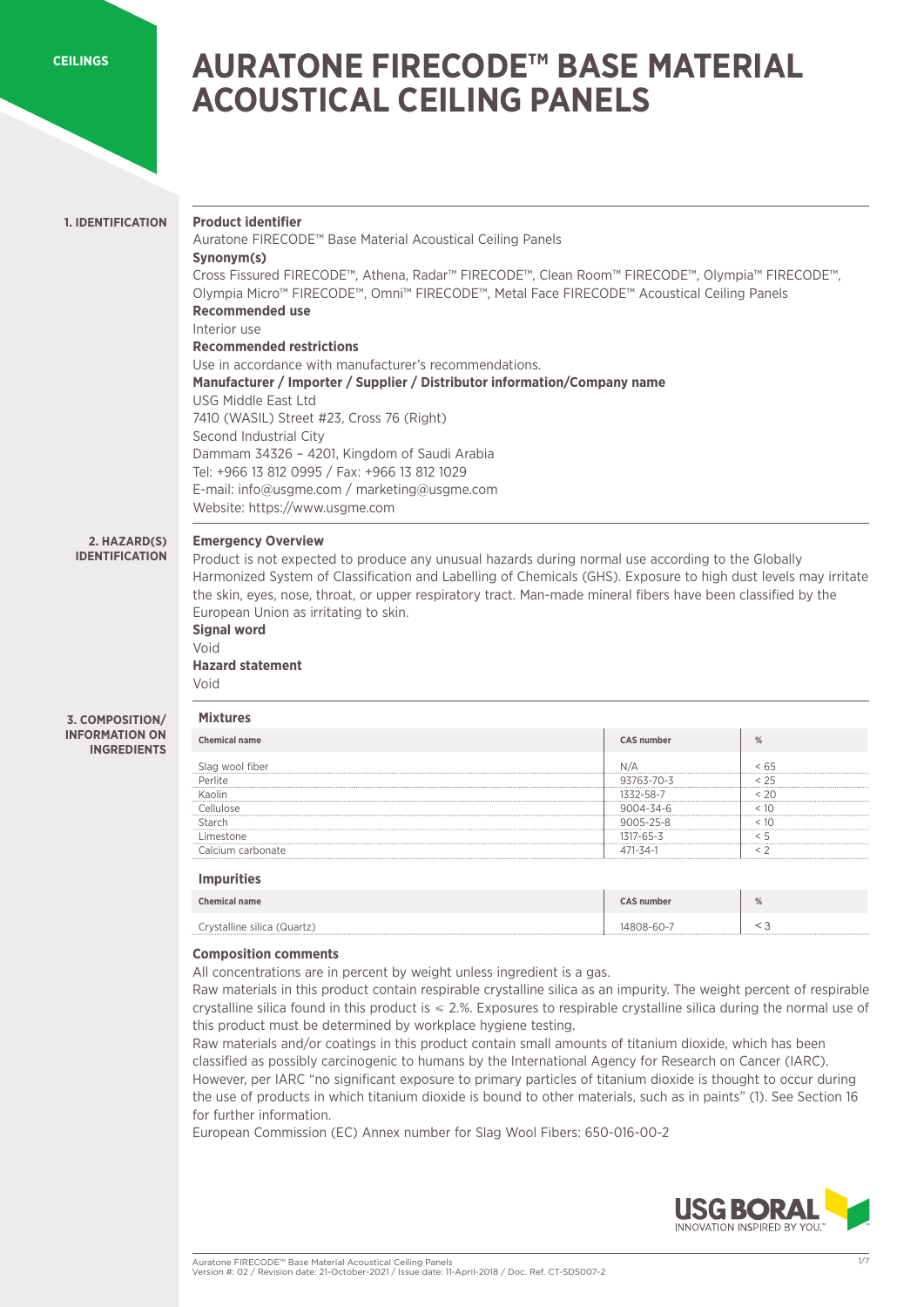| <b>4. FIRST-AID MEASURES</b>                                                                                                                                                    | <b>Inhalation</b><br>Dust irritates the respiratory system, and may cause coughing and difficulties in breathing. Move injured person<br>into fresh air and keep person calm under observation. Get medical attention if symptoms persist.<br><b>Skin contact</b><br>Contact with dust: Rinse area with plenty of water. Get medical attention if irritation develops or persists.<br><b>Eye contact</b><br>Dust in the eyes: Do not rub eyes. Flush thoroughly with water. If irritation occurs, get medical assistance.<br>Ingestion<br>Rinse mouth. Get medical attention if symptoms occur.<br>Most important symptoms/effects, acute and delayed<br>Under normal conditions of intended use, this material does not pose a risk to health. Dust may irritate throat<br>and respiratory system and cause coughing.<br>Indication of immediate medical attention and special treatment needed<br>Provide general supportive measures and treat symptomatically.<br><b>General information</b><br>Ensure that medical personnel are aware of the material(s) involved. |                   |       |      |  |
|---------------------------------------------------------------------------------------------------------------------------------------------------------------------------------|--------------------------------------------------------------------------------------------------------------------------------------------------------------------------------------------------------------------------------------------------------------------------------------------------------------------------------------------------------------------------------------------------------------------------------------------------------------------------------------------------------------------------------------------------------------------------------------------------------------------------------------------------------------------------------------------------------------------------------------------------------------------------------------------------------------------------------------------------------------------------------------------------------------------------------------------------------------------------------------------------------------------------------------------------------------------------|-------------------|-------|------|--|
| 5. FIRE-FIGHTING<br><b>MEASURES</b>                                                                                                                                             | Suitable extinguishing media<br>Use fire-extinguishing media appropriate for surrounding materials.<br>Unsuitable extinguishing media<br>Not applicable.<br>Specific hazards arising from the chemical<br>Not a fire hazard.<br>Special protective equipment and precautions for firefighters<br>Selection of respiratory protection for firefighting: follow the general fire precautions indicated in the workplace.<br>Self-contained breathing apparatus and full protective clothing must be worn in case of fire.<br><b>Fire-fighting equipment/instructions</b><br>Use standard firefighting procedures & consider the hazards of other involved materials.<br><b>Specific methods</b><br>Cool material exposed to heat with water spray and remove it if no risk is involved.<br><b>General fire hazards</b><br>No unusual fire or explosion hazards noted.                                                                                                                                                                                                      |                   |       |      |  |
| <b>6. ACCIDENTAL</b><br><b>RELEASE MEASURES</b>                                                                                                                                 | Personal precautions, protective equipment and emergency procedures<br>See Section 8 of the SDS for Personal Protective Equipment.<br>Methods and materials for containment and cleaning up<br>No specific clean-up procedure noted. For waste disposal, see Section 13 of the SDS.<br><b>Environmental precautions</b><br>Avoid discharge to drains, sewers, and other water systems.                                                                                                                                                                                                                                                                                                                                                                                                                                                                                                                                                                                                                                                                                   |                   |       |      |  |
| <b>7. HANDLING AND</b><br><b>STORAGE</b>                                                                                                                                        | <b>Precautions for safe handling</b><br>Use work methods which minimize dust production. Avoid inhalation of dust and contact with skin and eyes.<br>Wear appropriate personal protective equipment. Wash hands after handling. Observe good industrial hygiene<br>practices.<br>Conditions for safe storage, including any incompatibilities<br>Store away from incompatible materials.                                                                                                                                                                                                                                                                                                                                                                                                                                                                                                                                                                                                                                                                                 |                   |       |      |  |
| <b>8. EXPOSURE</b><br><b>CONTROLS/</b>                                                                                                                                          | <b>Occupational exposure limits</b><br>U.S. - OSHA                                                                                                                                                                                                                                                                                                                                                                                                                                                                                                                                                                                                                                                                                                                                                                                                                                                                                                                                                                                                                       |                   |       |      |  |
| <b>PERSONAL</b><br><b>PROTECTION</b>                                                                                                                                            | Components                                                                                                                                                                                                                                                                                                                                                                                                                                                                                                                                                                                                                                                                                                                                                                                                                                                                                                                                                                                                                                                               | <b>CAS number</b> | Value | Form |  |
| Slag wool fiber (CAS N/A)<br>Fiber, respirable (diameter $\leq$<br><b>TWA</b><br>5 mg/ $m3$<br>3.5 $\mu$ m andlength $\geq$ 10 $\mu$ m)<br>Fiber, total<br>15 mg/m <sup>3</sup> |                                                                                                                                                                                                                                                                                                                                                                                                                                                                                                                                                                                                                                                                                                                                                                                                                                                                                                                                                                                                                                                                          |                   |       |      |  |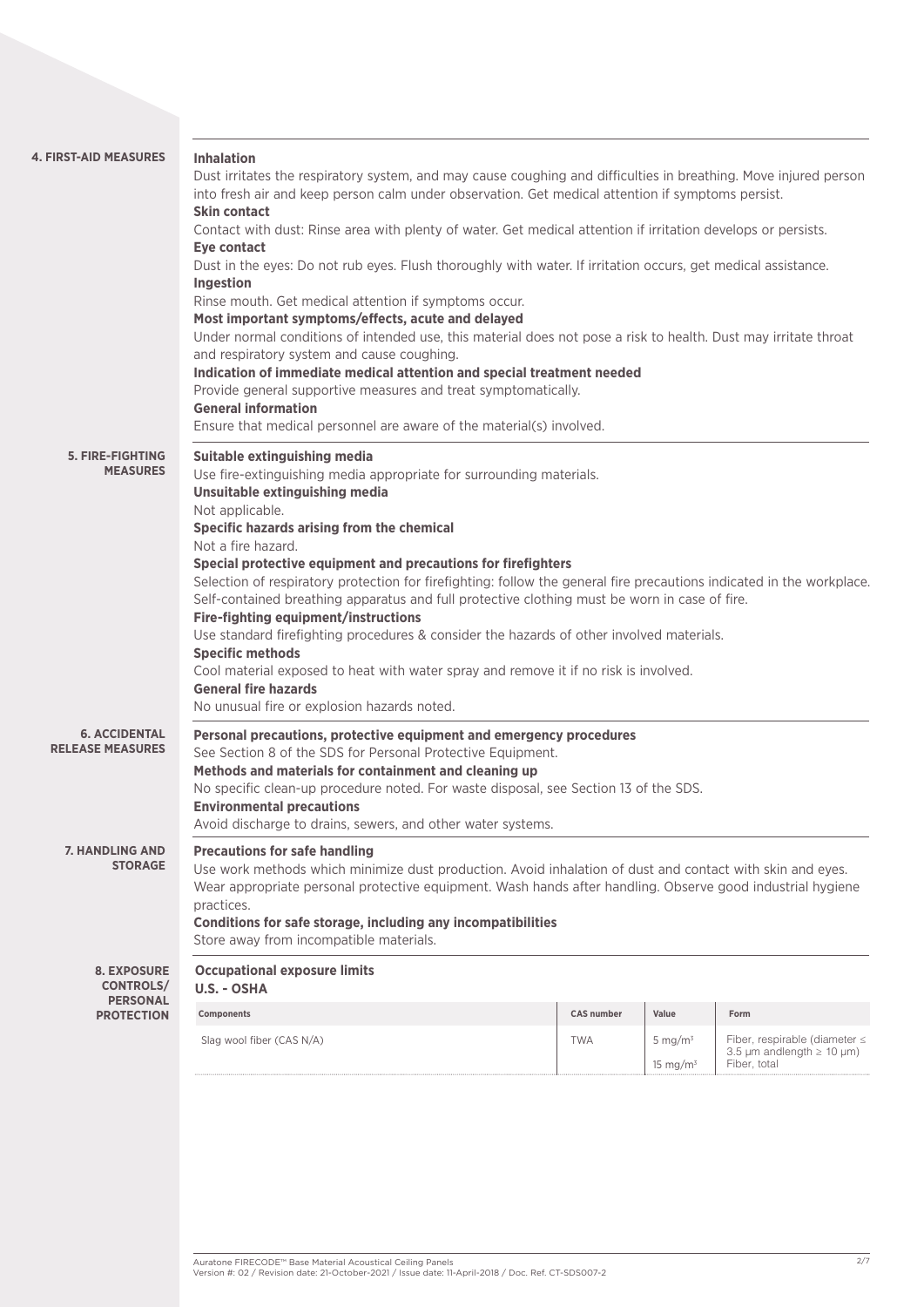### **US. OSHA Table Z-1 Limits for Air Contaminants (29 CFR 1910.1000)**

| <b>Components</b>                | <b>CAS number</b> | Value                              | Form                                |
|----------------------------------|-------------------|------------------------------------|-------------------------------------|
| Calcium carbonate (CAS 471-34-1) | PEL               | 5 mg/m <sup>3</sup><br>15 mg/m $3$ | Respirable fraction.<br>Total dust. |
| Cellulose (CAS 9004-34-6)        | PEL               | 5 mg/ $m^3$<br>15 mg/m $3$         | Respirable fraction.<br>Total dust. |
| Kaolin (CAS 1332-58-7)           | PEL               | 5 mg/ $m^3$<br>15 mg/ $m3$         | Respirable fraction.<br>Total dust. |
| Limestone (CAS 1317-65-3)        | PEL               | 5 mg/ $m3$<br>15 mg/ $m3$          | Respirable fraction.<br>Total dust. |
| Starch (CAS 9005-25-8)           | PEL               | 5 mg/ $m3$<br>15 mg/m $3$          | Respirable fraction.<br>Total dust. |

#### **US. OSHA Table Z-3 (29 CFR 1910.1000)**

| Components                              | <b>CAS number</b> | Value                 | Form        |
|-----------------------------------------|-------------------|-----------------------|-------------|
| Crystalline silica (Quartz) (CAS 14808- | <b>TWA</b>        | 0.3 mg/m <sup>3</sup> | Total dust. |
| 60-7                                    |                   | 0.1 mg/m <sup>3</sup> | Respirable. |

# **US. ACGIH Threshold Limit Values**

| Components                                                                                                 | <b>CAS number</b>                                    | Value                                                                        | Form                                                                                          |
|------------------------------------------------------------------------------------------------------------|------------------------------------------------------|------------------------------------------------------------------------------|-----------------------------------------------------------------------------------------------|
| Cellulose (CAS 9004-34-6)<br>Kaolin (CAS 1332-58-7)<br>Slag wool fiber (CAS N/A)<br>Starch (CAS 9005-25-8) | <b>TWA</b><br><b>TWA</b><br><b>TWA</b><br><b>TWA</b> | 10 mg/m $3$<br>$2 \text{ mg/m}^3$<br>1 fibers/cm <sup>3</sup><br>10 mg/m $3$ | Respirable fraction.<br>Fiber, respirable (length > 5<br>$\mu$ m and aspect ratio $\geq$ 3:1) |
| <b>Impurities</b>                                                                                          | <b>CAS number</b>                                    | Value                                                                        | Form                                                                                          |
| Crystalline silica (Quartz) (CAS 14808-<br>$60 - 7$                                                        | <b>TWA</b>                                           |                                                                              | 0.025 mg/m <sup>3</sup>   Respirable fraction.                                                |

### **US. NIOSH: Pocket Guide to Chemical Hazards**

| Components                       | <b>CAS number</b> | Value                              | Form                 |
|----------------------------------|-------------------|------------------------------------|----------------------|
| Calcium carbonate (CAS 471-34-1) | <b>TWA</b>        | 5 mg/m $3$                         | Respirable.          |
| Cellulose (CAS 9004-34-6)        | <b>TWA</b>        | 10 mg/m <sup>3</sup><br>5 mg/m $3$ | Total<br>Respirable. |
| Kaolin (CAS 1332-58-7)           | <b>TWA</b>        | 10 mg/m $3$<br>5 mg/m $3$          | Total<br>Respirable. |

### **US. NIOSH: Pocket Guide to Chemical Hazards**

| Components                                          | <b>CAS number</b> | Value                                   | Form                                                                              |
|-----------------------------------------------------|-------------------|-----------------------------------------|-----------------------------------------------------------------------------------|
| Limestone (CAS 1317-65-3)                           | <b>TWA</b>        | 10 mg/m $3$<br>5 mg/m $3$               | Total<br>Respirable.                                                              |
| Perlite (CAS 93763-70-3)                            | <b>TWA</b>        | 10 mg/m $3$<br>5 mg/m $3$               | Total<br>Respirable.                                                              |
| Slag wool fiber (CAS N/A)                           | <b>TWA</b>        | 10 mg/m $3$<br>$3 \text{ ma/m}^3$       | Total<br>Fiber, respirable (diameter $\leq$                                       |
| Starch (CAS 9005-25-8)                              | <b>TWA</b>        | 5 mg/m $3$<br>5 mg/m $3$<br>10 mg/ $m3$ | 3.5 $\mu$ m and length $\geq$ 10 $\mu$ m)<br>Fiber, total<br>Respirable.<br>Total |
| <b>Impurities</b>                                   | <b>CAS number</b> | Value                                   | Form                                                                              |
| Crystalline silica (Quartz) (CAS 14808-<br>$60 - 7$ | <b>TWA</b>        | $0.05 \text{ ma/m}^3$                   | Respirable dust.                                                                  |

# **Biological limit values**

No biological exposure limits noted for the ingredient(s).

# **Appropriate engineering controls personal protective equipment**

Provide sufficient ventilation for operations causing dust formation. Observe occupational exposure limits and minimize the risk of exposure. Cut and trim with a utility knife or hand saw to minimize dust levels. If a router is used it must have a dust collection system. Operations such as power cutting, power kerfing or using compressed air to remove dust are not recommended (2). See Section 16 for further information.

Auratone FIRECODE™ Base Material Acoustical Ceiling Panels<br>Version #: 02 / Revision date: 21-October-2021 / Issue date: 11-April-2018 / Doc. Ref. CT-SDS007-2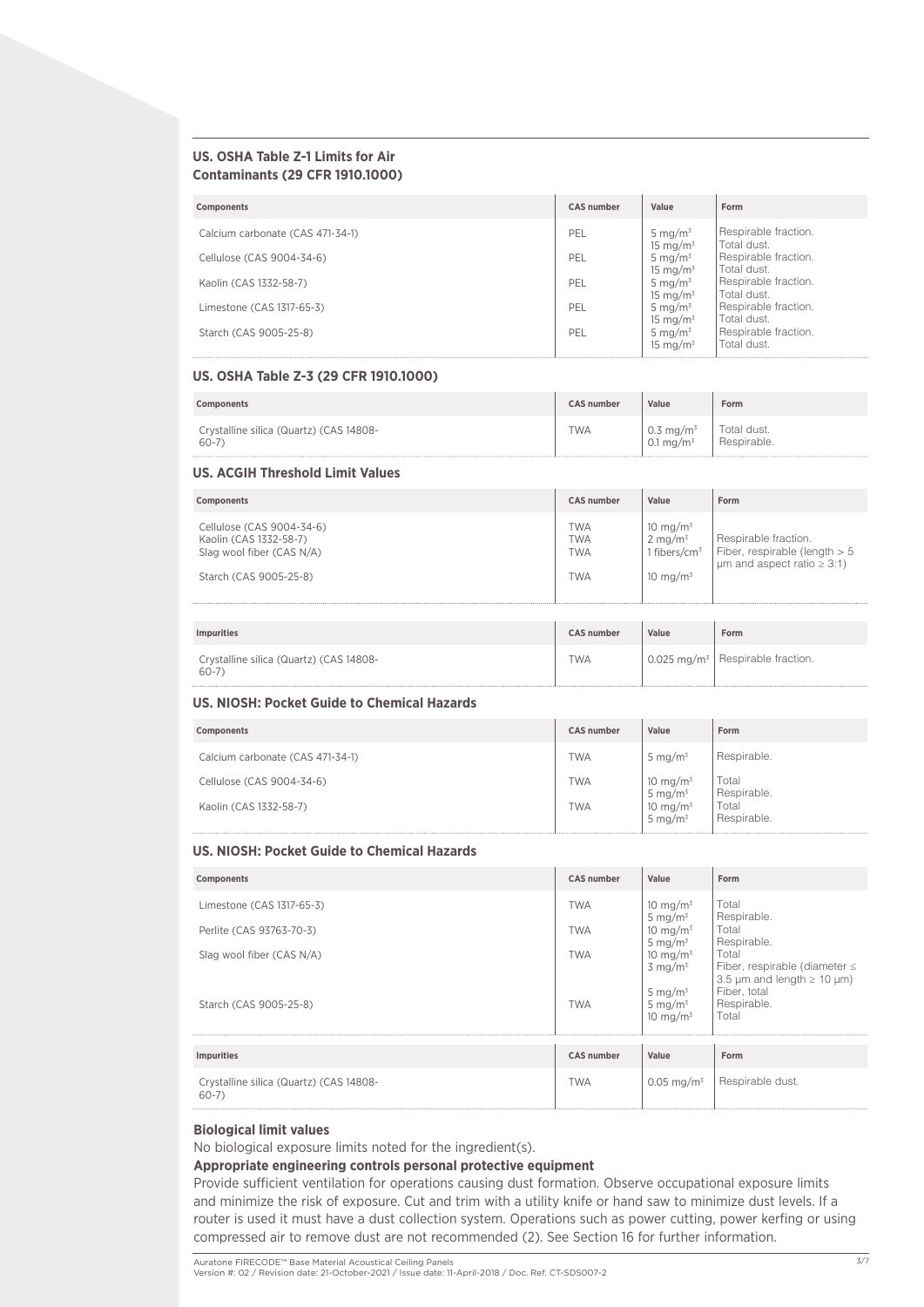### **Individual protection measures, such as personal protective equipment**

### **Eye/face protection**

Wear approved safety goggles.

# **Skin protection**

# **Hand protection**

It is a good industrial hygiene practice to minimize skin contact. For prolonged or repeated skin contact use suitable protective gloves.

### **Other**

Normal work clothing (long sleeved shirts and long pants) is recommended.

### **Respiratory protection**

If engineering controls do not maintain airborne concentrations below recommended exposure limits (where applicable) or to an acceptable level (in countries where exposure limits have not been established), an approved respirator must be worn. Use a NIOSH/MSHA approved air purifying respirator as needed to control exposure. Consult with respirator manufacturer to determine respirator selection, use, and limitations. Use positive pressure, air-supplied respirator for uncontrolled releases or when air purifying respirator limitations may be exceeded. Follow respirator protection program requirements (OSHA 1910.134 and ANSI Z88.2) for all respirator use.

### **Thermal hazards**

#### None

### **General hygiene considerations**

Always observe good personal hygiene measures, such as washing after handling the material and before eating, drinking, and/or smoking. Routinely wash work clothing and protective equipment to remove contaminants. Observe any medical surveillance requirements.

### **9. PHYSICAL AND CHEMICAL PROPERTIES**

| <b>Appearance</b>                            | <b>Explosive limit - lower (%)</b>                |
|----------------------------------------------|---------------------------------------------------|
| <b>Physical state</b>                        | Not applicable.                                   |
| Solid                                        | Explosive limit - upper (%)                       |
| Form                                         | Not applicable.                                   |
| Panel.                                       | <b>Vapor pressure</b>                             |
| Color                                        | Not applicable.                                   |
| White or colored surface; beige/gray core.   | <b>Vapor density</b>                              |
| Odor                                         | Not applicable.                                   |
| Low to no odor.                              | <b>Relative density</b>                           |
| <b>Odor threshold</b>                        | $0.31 - 0.34$ (H <sup>2</sup> O=1)                |
| Not applicable.                              | Solubility(ies)                                   |
| рH                                           | Very low solubility in water.                     |
| 9                                            | Partition coefficient (n-octanol/water)           |
| Melting point/freezing point                 | Not applicable.                                   |
| Not applicable.                              | <b>Auto-ignition temperature</b>                  |
| Initial boiling point and boiling range      | Not applicable.                                   |
| Not applicable.                              | <b>Decomposition temperature</b>                  |
| <b>Flash point</b>                           | $1200^{\circ}$ C                                  |
| Not applicable.                              | <b>Viscosity</b>                                  |
| <b>Evaporation rate</b>                      | Not applicable.                                   |
| Not applicable.                              | <b>Other information</b>                          |
| Flammability (solid, gas)                    | <b>Bulk density</b>                               |
| Not applicable.                              | $300 - 350$ kg/m <sup>3</sup>                     |
| Upper/lower flammability or explosive limits | VOC (Weight %)                                    |
| Flammability limit - lower (%)               | 0%                                                |
| Not applicable.                              | <b>Formaldehyde Emissions</b>                     |
| Flammability limit - upper (%)               | Complies with Class E1 for Formaldehyde Emissions |
| Not applicable.                              |                                                   |

#### **10. STABILITY AND REACTIVITY**

# **Reactivity**

The product is stable and non reactive under normal conditions of use, storage and transport. **Chemical stability**  Material is stable under normal conditions. **Possibility of hazardous reactions** Hazardous polymerization does not occur. **Conditions to avoid**  Contact with incompatible materials.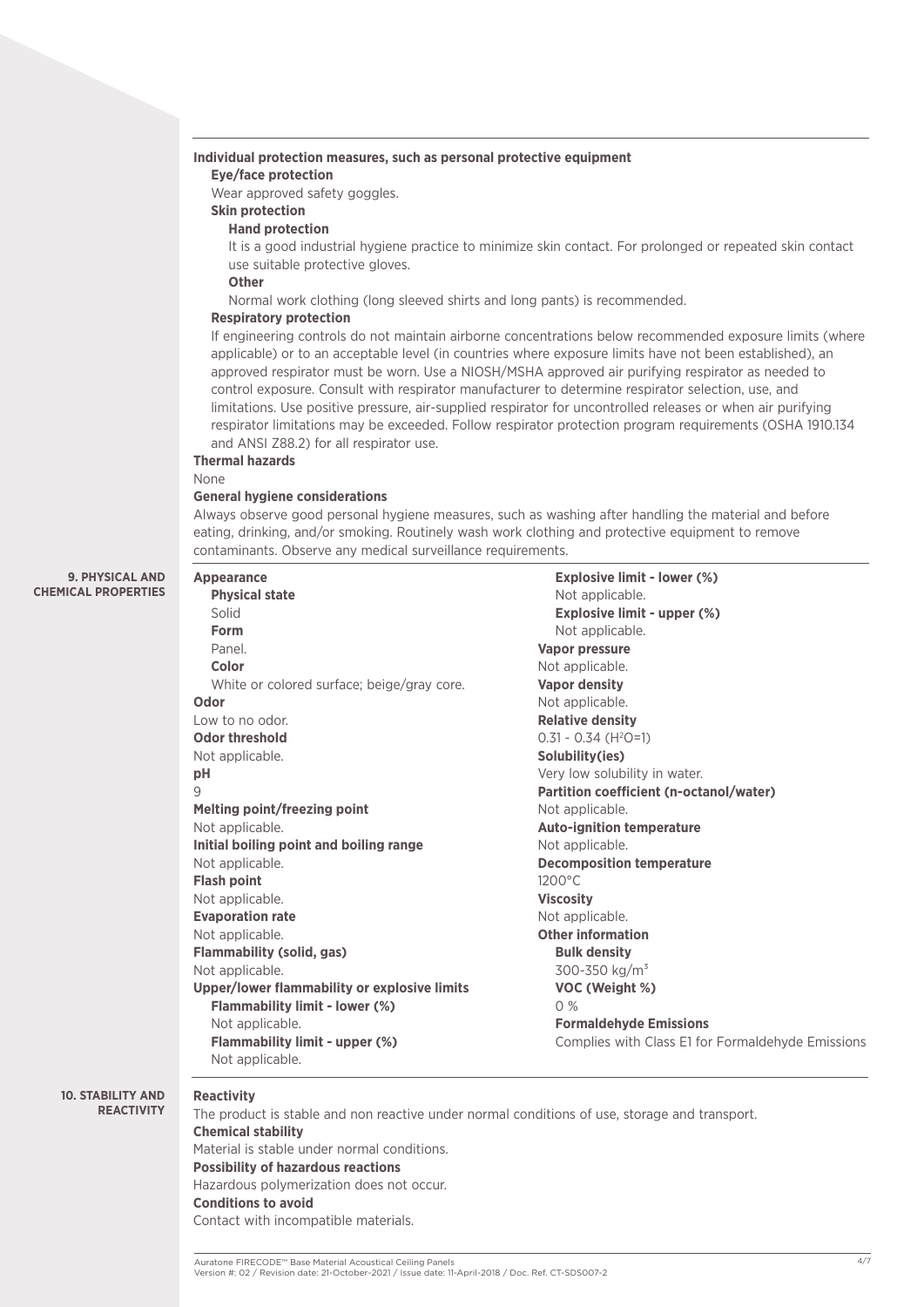### **Incompatible materials**

Strong oxidizing agents. Strong acids. **Hazardous decomposition products** No hazardous decomposition products are known.

**11. TOXICOLOGICAL INFORMATION**

### **Information on likely routes of exposure**

**Ingestion**  Ingestion may cause irritation and stomach discomfort. **Inhalation** Inhalation of dusts may cause respiratory irritation. **Skin contact** May cause irritation through mechanical abrasion. **Eyes contact** Direct contact with eyes may cause temporary irritation. **Symptoms related to the physical, chemical and toxicological characteristics** Under normal conditions of intended use, this material does not pose a risk to health. **Information on toxicological effects Acute toxicity**  Not expected to be a hazard under normal conditions of intended use. **Skin corrosion/irritation**  Prolonged skin contact may cause temporary irritation. **Serious eye damage/eye irritation** Direct contact with eyes may cause temporary irritation. **Respiratory or skin sensitization Respiratory sensitization**  No data available, but none expected. **Skin sensitization**  This product is not expected to cause skin sensitization. **Germ cell mutagenicity**  No data available, but none expected. **Carcinogenicity**  Repeated and prolonged exposures to high levels of respirable crystalline silica may cause cancer. **IARC Monographs. Overall Evaluation of Carcinogenicity**  Crystalline silica (Quartz) (CAS 14808-60-7) 1 Carcinogenic to humans. **NTP Report on Carcinogens**  Crystalline silica (Quartz) (CAS 14808-60-7) Known To Be Human Carcinogen. **OSHA Specifically Regulated Substances (29 CFR 1910.1001-1050)** Not listed. **Reproductive toxicity**  Not classified. **Specific target organ toxicity - single exposure** No data available, but none expected. **Specific target organ toxicity - repeated exposure** May damage lung tissue through repeated and prolonged exposure to high levels of respirable crystalline silica particles. **Aspiration hazard**  Due to the physical form of the product it is not an aspiration hazard. **Chronic effects**

Prolonged and routine inhalation of high levels of respirable crystalline silica particles can lead to the lung disease known as silicosis. Some studies show excess numbers of cases of scleroderma, connective tissue disorders, lupus, rheumatoid arthritis, chronic kidney diseases and end-stage kidney disease in workers exposed to respirable crystalline silica. Pre-existing skin and respiratory conditions including dermatitis, asthma and chronic lung disease might be aggravated by exposure. Occupational exposure to respirable dust and respirable crystalline silica should be monitored and controlled.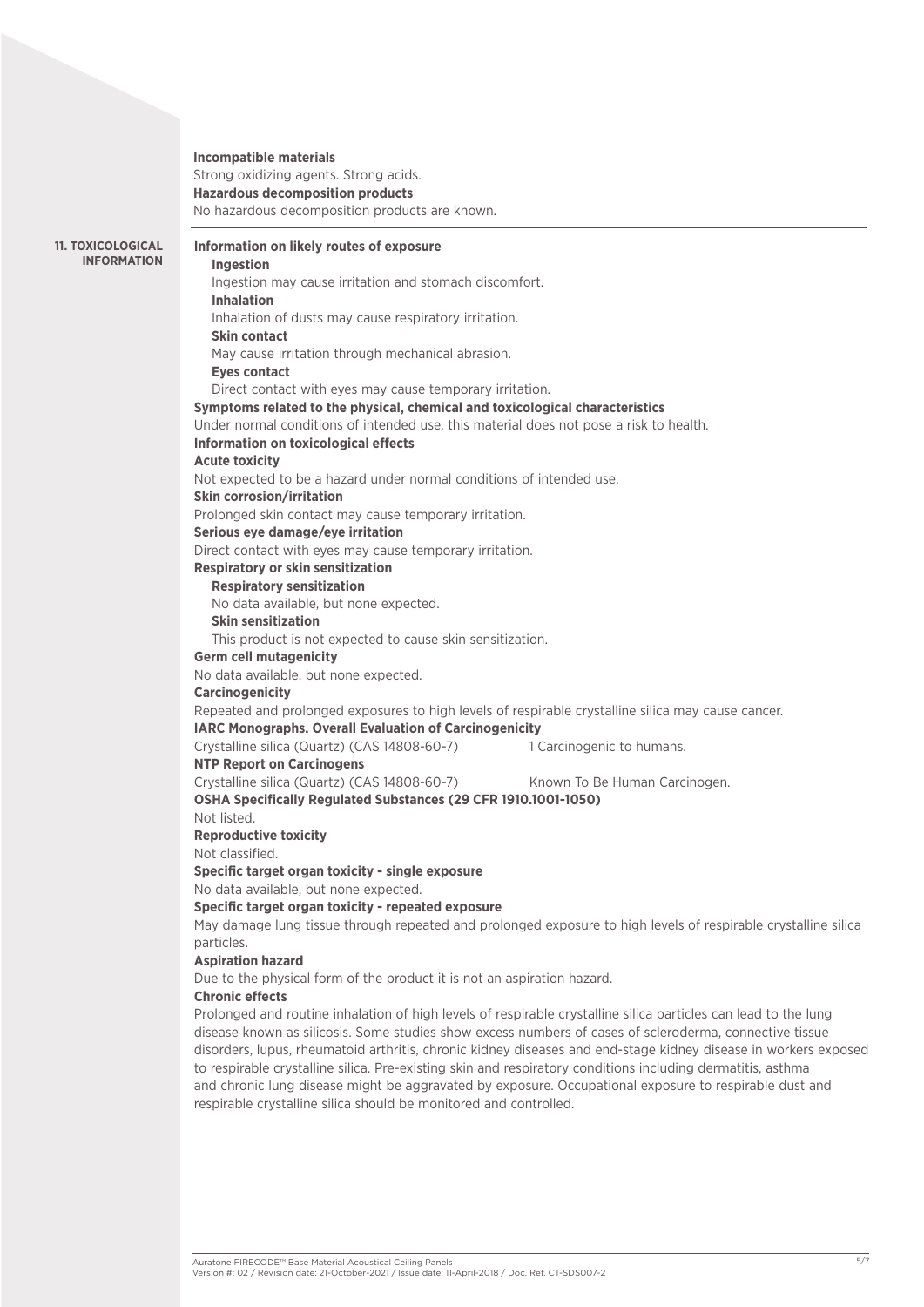| <b>12. ECOLOGICAL</b><br><b>INFORMATION</b>                                                     | <b>Ecotoxicity</b><br><b>Persistence and degradability</b><br><b>Bioaccumulative potential</b><br>Bioaccumulation is not expected.<br><b>Mobility in soil</b><br>No data available.<br><b>Other adverse effects</b><br>None expected. | No data is available on the degradability of this product.                                                                                                                                        | The product is not classified as environmentally hazardous. However, this does not exclude the possibility that<br>large or frequent spills can have a harmful or damaging effect on the environment.                                                                                                                                                                                                                                                                                                                                                                                                                                                                                                                                                                                                                                                                                                                                                                                                                                                                                                                                                                                                                                                                                                                                                                                                                                                                                |
|-------------------------------------------------------------------------------------------------|---------------------------------------------------------------------------------------------------------------------------------------------------------------------------------------------------------------------------------------|---------------------------------------------------------------------------------------------------------------------------------------------------------------------------------------------------|--------------------------------------------------------------------------------------------------------------------------------------------------------------------------------------------------------------------------------------------------------------------------------------------------------------------------------------------------------------------------------------------------------------------------------------------------------------------------------------------------------------------------------------------------------------------------------------------------------------------------------------------------------------------------------------------------------------------------------------------------------------------------------------------------------------------------------------------------------------------------------------------------------------------------------------------------------------------------------------------------------------------------------------------------------------------------------------------------------------------------------------------------------------------------------------------------------------------------------------------------------------------------------------------------------------------------------------------------------------------------------------------------------------------------------------------------------------------------------------|
| <b>13. DISPOSAL</b><br><b>CONSIDERATIONS</b>                                                    | <b>Disposal instruction</b><br><b>Local disposal regulations</b><br>Hazardous waste code<br>Not regulated.<br><b>Contaminated packaging</b>                                                                                           | Dispose of in accordance with local regulations.<br>Waste from residues / unused products<br>Dispose of in accordance with local regulations.<br>Dispose of in accordance with local regulations. | Dispose in accordance with applicable federal, state, and local regulations. Recycle responsibly.                                                                                                                                                                                                                                                                                                                                                                                                                                                                                                                                                                                                                                                                                                                                                                                                                                                                                                                                                                                                                                                                                                                                                                                                                                                                                                                                                                                    |
| <b>14. TRANSPORT</b><br><b>INFORMATION</b>                                                      | <b>DOT</b><br><b>IATA</b><br><b>IMDG</b><br>Not applicable.                                                                                                                                                                           | Not regulated as dangerous goods.<br>Not regulated as a dangerous good.<br>Not regulated as a dangerous good.                                                                                     | Transport in bulk according to Annex II of MARPOL 73/78 and the IBC Code                                                                                                                                                                                                                                                                                                                                                                                                                                                                                                                                                                                                                                                                                                                                                                                                                                                                                                                                                                                                                                                                                                                                                                                                                                                                                                                                                                                                             |
| <b>15. REGULATORY</b><br><b>INFORMATION</b>                                                     | CAS#<br>CAS#<br>CAS#<br>CAS#<br>CAS#                                                                                                                                                                                                  | <b>Saudi Arabian Inventory of Chemical Substance:</b><br>65997-17-3<br>93763-70-3<br>1332-58-7<br>9004-34-6<br>9005-25-8                                                                          | Glass, Oxide<br>Perlite<br>Kaolin<br>Cellulose<br>Starch                                                                                                                                                                                                                                                                                                                                                                                                                                                                                                                                                                                                                                                                                                                                                                                                                                                                                                                                                                                                                                                                                                                                                                                                                                                                                                                                                                                                                             |
| OTHER INFORMATION,<br><b>INCLUDING DATE OF</b><br><b>PREPARATION OR</b><br><b>LAST REVISION</b> | <b>Issue date</b><br>11-April-2018<br><b>Revision date</b><br>21-October-2021<br>Version #<br>02<br><b>Further information</b>                                                                                                        | 3 category ["not classifiable as to carcinogenicity to humans"].<br>with Note Q in the EU Commission Directive 97/69/EC.                                                                          | Slag Wool Fiber: Large morbidity and mortality studies of both European and North American mineral wool<br>manufacturing workers have been conducted. These studies have found no significant association of non-<br>malignant (i.e. fibrosis) or malignant (i.e., lung cancer or mesothelioma) lung disease and exposures to slag<br>wool fibers and have not established a causal relationship between exposure and non-malignant or malignant<br>diseases. In 2001, the International Agency for Research on Cancer (IARC) assigned slag wool fiber to the Group<br>The synthetic mineral fiber used in this product is exonerated from classification as a carcinogen in accordance<br>Crystalline silica: Raw materials in this product may contain respirable crystalline silica as an impurity. Exposures<br>to respirable crystalline silica are not expected during the normal use of this product. However, actual levels<br>must be determined by workplace hygiene testing. Industrial hygiene testing by RJ Lee Group showed that<br>cutting with a utility knife or a router equipped with a dust collection system did not produce airborne<br>respirable crystalline in exceedance of OSHA PELs. However, cutting with a power saw, even with a dust<br>collection system in place, did produce some exceedances. Prolonged and repeated exposure to airborne free<br>respirable crystalline silica can result in lung disease (i.e., silicosis) and/or lung cancer. |

 $16.$